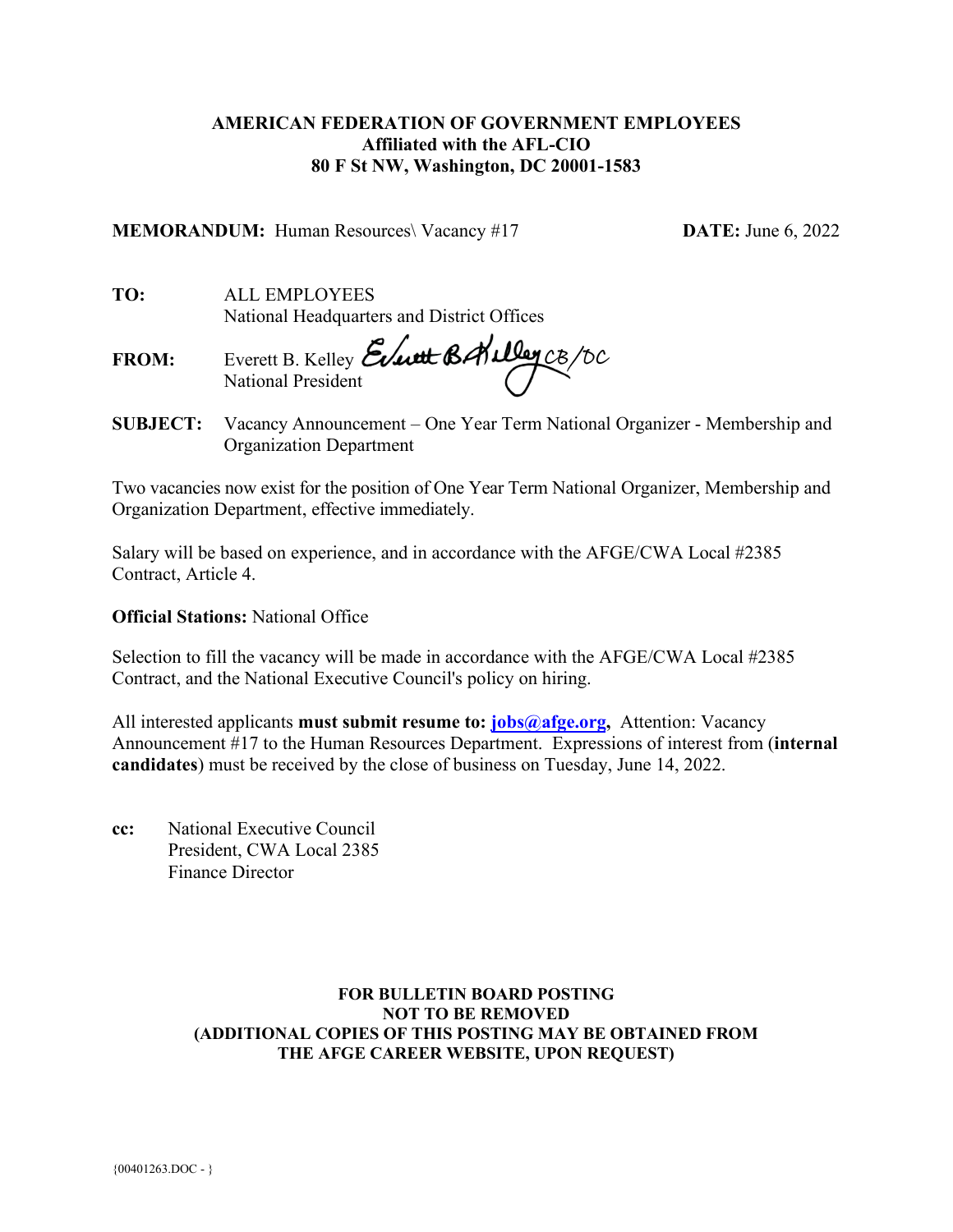#### **POSITION DESCRIPTION**

| <b>American Federation of Government Employees (AFGE)</b> |                                               |
|-----------------------------------------------------------|-----------------------------------------------|
| Department:                                               | National President                            |
| Location:                                                 | National Office - Membership and Organization |
| <b>FSLA Classification:</b>                               | Exempt                                        |
| <b>Position Title:</b>                                    | One Year Term National Organizer              |
| <b>Date of Revision/Creations:</b>                        |                                               |

#### **I. INTRODUCTION**

This position is in the Membership and Organization Department, which provides central direction and control over efforts to increase and maintain AFGE membership at the highest possible level. The incumbent in this position will be primarily responsible for building AFGE membership, but is also responsible for the preparation of organizing and informational literature, representing the Federation at certain FLRA hearings and all related follow-up, including post-hearing briefs, leading in the conduct of recruitment drives, providing leadership in conducting drives for unit consolidations, mergers or activity-wide national exclusives; and providing expert consultation on matters involving unit petitions, election procedures, and other issues related to organizing labor unions in the public sector.

### **II. DUTIES AND RESPONSIBILITIES**

The incumbent of this position serves as a National Organizer with full responsibility and authority for implementing organization objectives, plans, policies, and procedures in a designated geographic area or agency. The following examples are typical of the duties performed:

1. This is a professional position whereby the incumbent is expected to provide technical assistance on to questions concerning representation and serves as a liaison in this regard between field staff, locals, and headquarters. Assistance includes, but is not limited to, coordinating logistics for recruitment and representation campaigns; monitoring related campaign correspondence; representing AFGE at major representation hearings and pre-hearing conferences before the FLRA; researching representing case law; brief writing; and maintaining AFGE certification archives.

The incumbent will be required to gather and compile election campaign information and intelligence from the field through the establishment of various databases. This information will be used by the incumbent to monitor timetables associated with the production and mailing of campaign materials; the timely filing of petitions for election or other procedures involving questions concerning representation; and, where necessary, submission of appeals to FLRA decisions regarding representation cases being handled by the National union. In addition,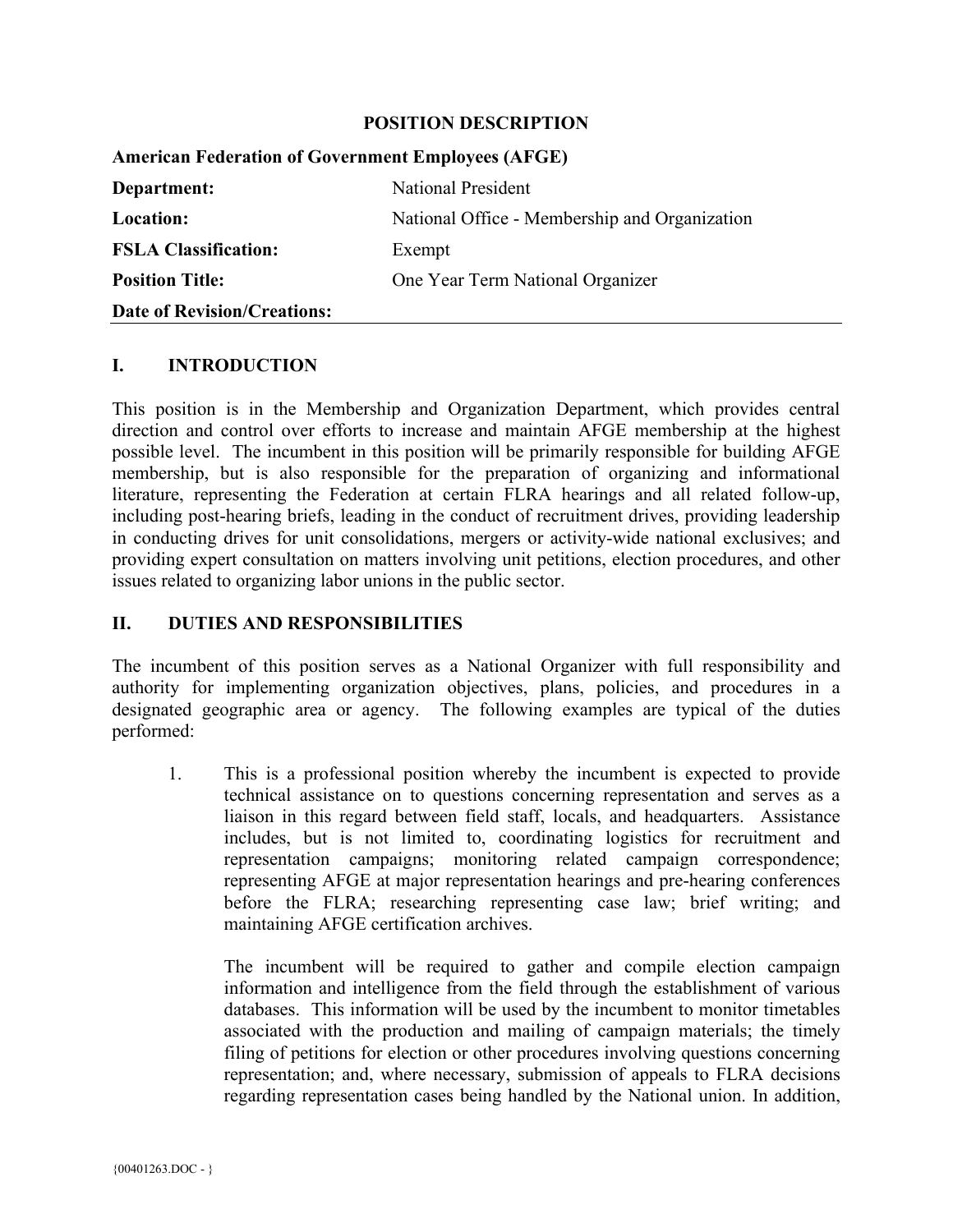the incumbent must acquire, within the first twelve (12) months, knowledge of NLRB laws, statutes, and regulations relating to organizing in the private sector.

- 2. Plans, organizes, directs, controls, and coordinates organization drives to form or expand AFGE units. Supervises, motivates, and trains committee members, groups, and other officials in the techniques for organizing public sector employees. Provides guidance in selecting campaign targets, developing themes and promotional materials, conducting surveys, making team assignments, and monitoring progress. Periodically demonstrates effective techniques for addressing and soliciting new members. Promotes locals and councils who are self-sufficient and successful in their efforts to form, expand, and maintain AFGE membership.
- 3. Personally, conducts organizing campaigns for national exclusive recognition, mergers, and consolidation of large units where planning, coordination, development of literature, and media uses are unusually complicated, perhaps controversial, and of special significance to AFGE.
- 4. Responsible for searching AFGE files and records for background and certificates of representation for national consolidated units, national exclusive recognitions and for other bargaining units represented by the AFGE national office. Contact Districts and Local whenever necessary to attain copies of certifications or other relevant documents that pertain to bargaining units represented by the AFGE national office. Secure copies of certificates of representation not found within AFGE from appropriate regional offices of the Federal Labor Relations Authority or applicable government agency or activity.

Work with Membership and Organization team to review data retrieved and make recommendations to the Director with regards to the next action to be taken. For example: amending certification by name change only, seeking clarification of unit or consolidating with another AFGE bargaining unit.

# **III. CONTROLS OVER WORK**

Works under the direct supervision of the Director or his designee and receives supervision in the form of work assignments, objectives, priorities, reporting requirements, etc. Applies a thorough knowledge of Federal Sector Labor Relations structure, procedures, and services; of systems for filing opposing petitions; and of labor relations laws, rules regulations, and precedents. Within these constraints and conditions, works independently keeping the supervisor informed of progress, need for help, and irreconcilable problems. Work is evaluated largely in terms of results achieved, and the ability to train and motivate others toward increasing AFGE's membership.

# **IV. OTHER**